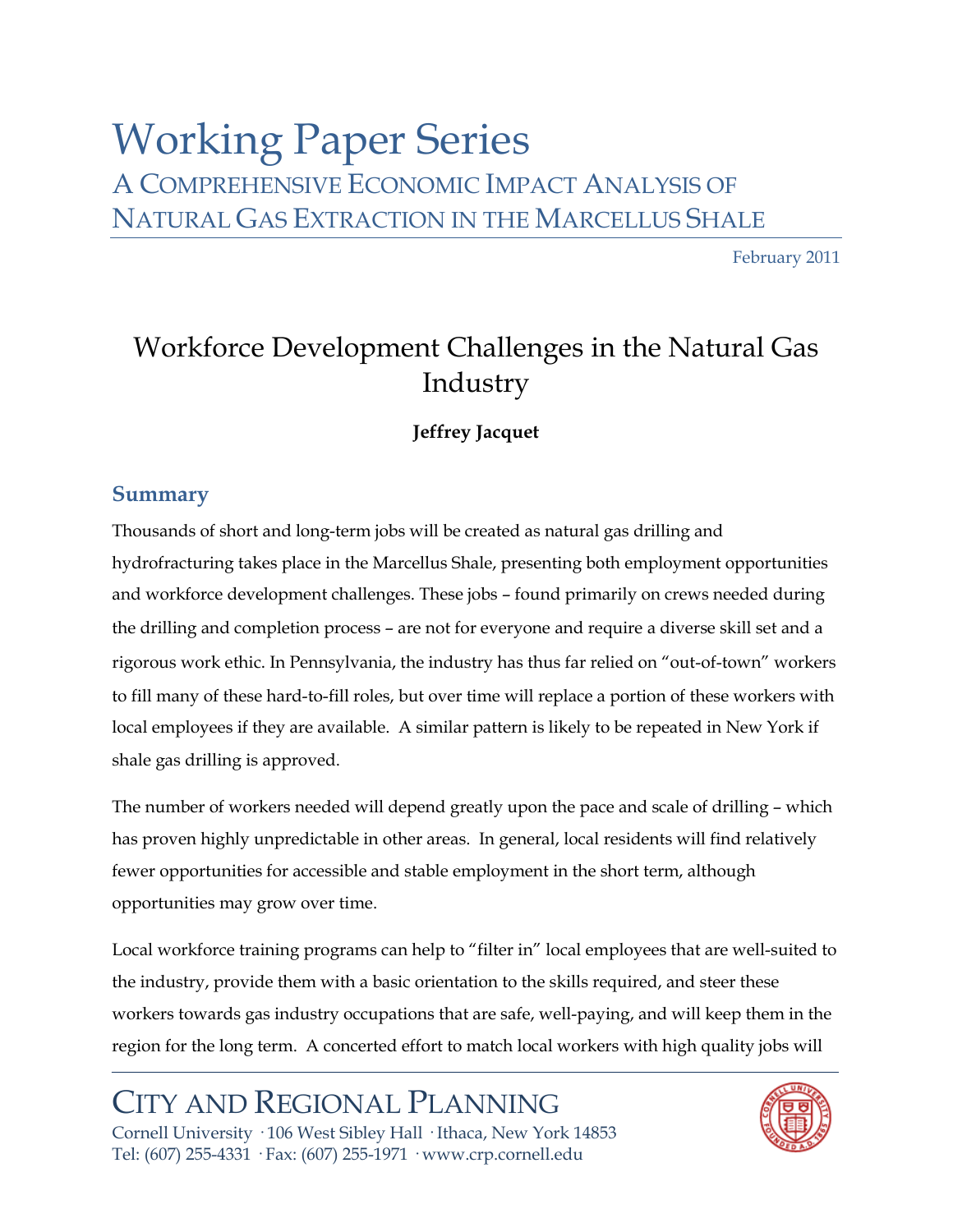require investment in workforce education and training programs in community colleges, high schools, and other local educational institutions. Extensive workforce training programs are underway in Pennsylvania, while some smaller initiatives are being investigated in New York State.

## **Keywords**

Natural Gas Industry, Marcellus Shale, Gas Industry Workforce, Workforce Development, New York State, Pennsylvania

## **Author**

*Jeffrey Jacquet is a natural resource sociologist, and has provided social and economic impact assessment of natural gas development since 2005.* 

## **What is the issue?**

Fitting local workers with opportunities in the natural gas industry can be challenging as gas industry workforces are diverse, ranging greatly in the education or training required, with little in the way of an established industry training curriculum. While occupations can include advanced positions in engineering and geosciences, the majority of workers work in skilled trades, equipment operation, and general labor. Equally important to workforce development is the wide variation in the location and duration of these occupations: many workers associated with developing the gas wells will only be needed in a particular area while the wells are being drilled, while others related to the long-term production of natural gas will stay at a particular locale for decades.

Development of the Marcellus Shale – and the workforce it requires – is significantly more industrial in nature, labor intensive, and technologically advanced than the shallow natural gas drilling traditionally carried out in New York State and Pennsylvania.

## CITY AND REGIONAL PLANNING Cornell University · 106 West Sibley Hall · Ithaca, New York 14853



Tel: (607) 255-4331 · Fax: (607) 255-1971 · www.crp.cornell.edu Page 2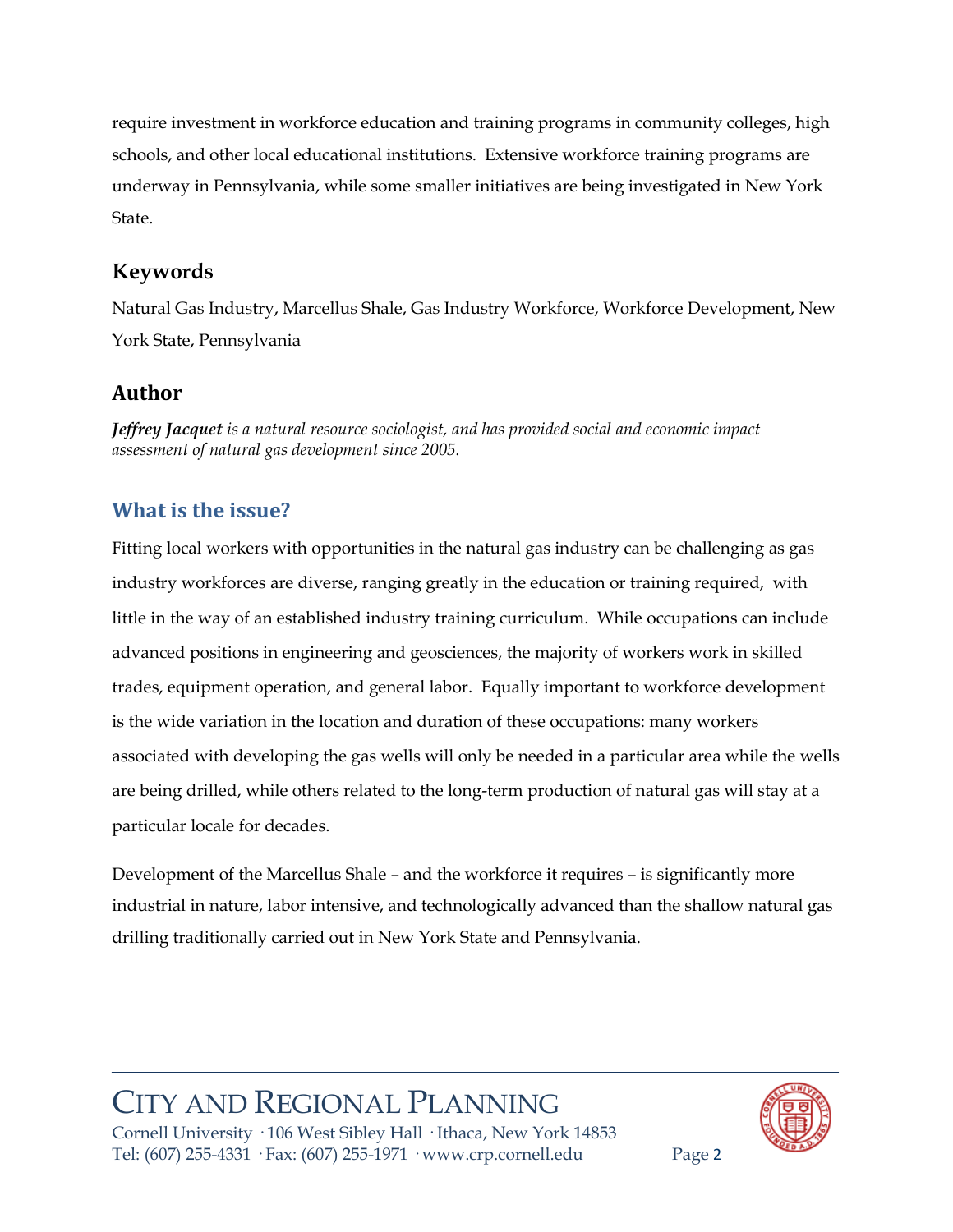## **What Kind of Jobs?**

Nearly all jobs in the natural gas industry earn among the highest wages of any industrial sector, with a mean hourly wage of \$34 per hour, typically excellent benefits (USBLS 2010), and dramatically increasing wages among highly skilled positions, including skilled trades such as specialized welding or crane operation, and positions in advanced fields such as engineering and geosciences. Non-experienced roustabouts or construction helpers can start at wages close to \$20 an hour, with many opportunities for overtime (Jacquet 2006).



*Figure 1: This pie chart illustrates the composition of the over 400 occupations needed to drill a single well. It illustrates that most of the workforce is not in salaried occupations requiring advanced training or a college degree. (MSETC/Jacquet 2010)*

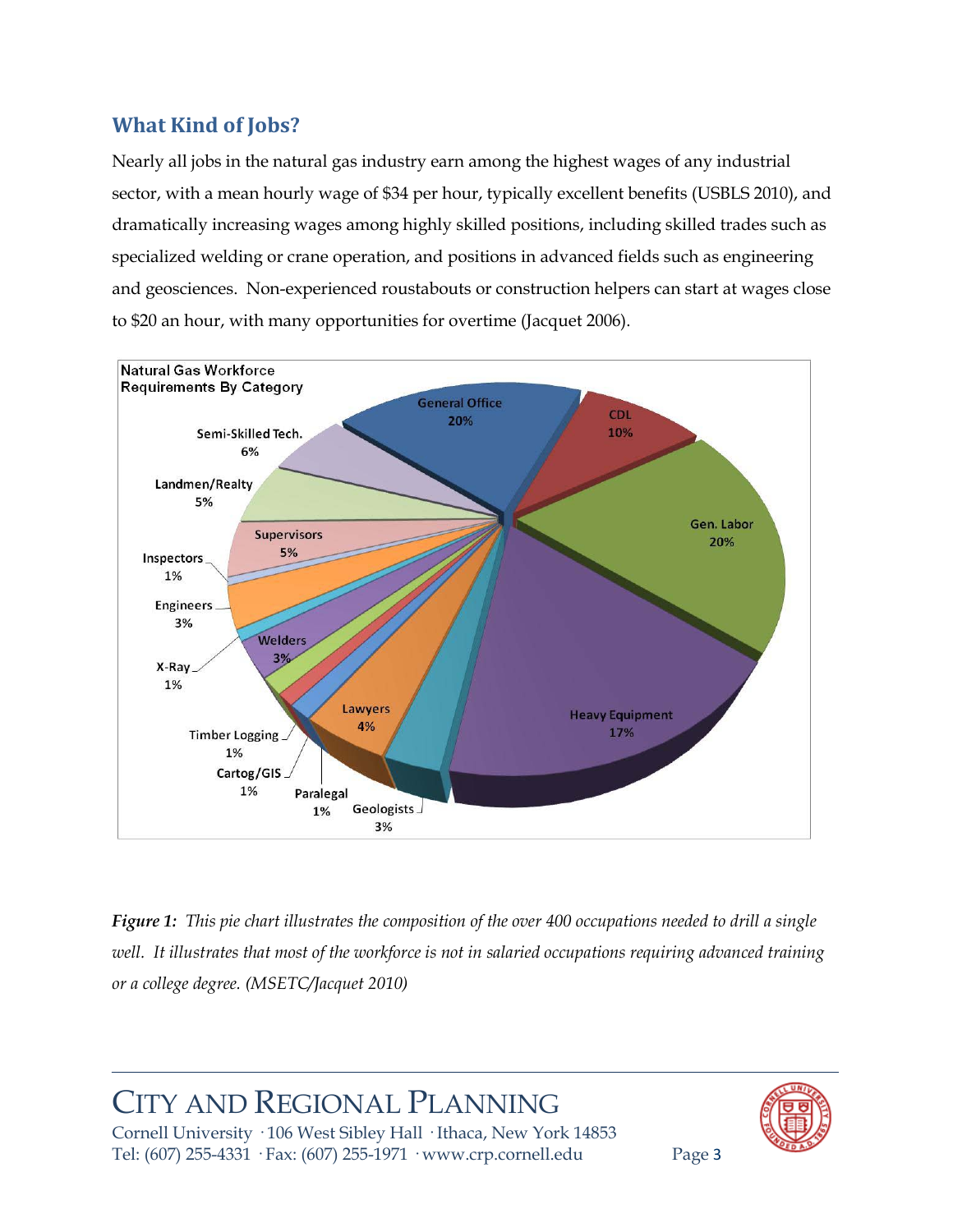### **Drilling Phase Jobs vs. Production Phase Jobs**

It is perhaps more informative to organize the onsite natural gas extraction workforce into two groups: **Drilling Phase Jobs** and **Production Phase Jobs**.

Clearing and constructing a natural gas well site, drilling and casing the well, performing the hydro-fracturing process, and constructing the associated pipeline infrastructure all considered part of the Drilling Phase, and a very labor-intensive process. After this work is performed, however, the number of workers needed to keep producing gas for the remainder of the life of the well -- the Production Phase -- is much smaller.

**Drilling Phase Jobs.** A worker-by-worker tally of the Marcellus Shale industry in Pennsylvania found that *the drilling phase accounted for over 98% of the natural gas industry workforce* engaged at the drilling site (MSETC 2009; 2010).



*Figure 2: This workforce projection from the Jonah natural gas field in Wyoming demonstrates that the workforce needed for the Drilling (or Development) Phase (red) is much larger than for the Production Phase (blue). The dynamic is very similar in the Marcellus Shale. In 2009, levels of drilling activity in* 

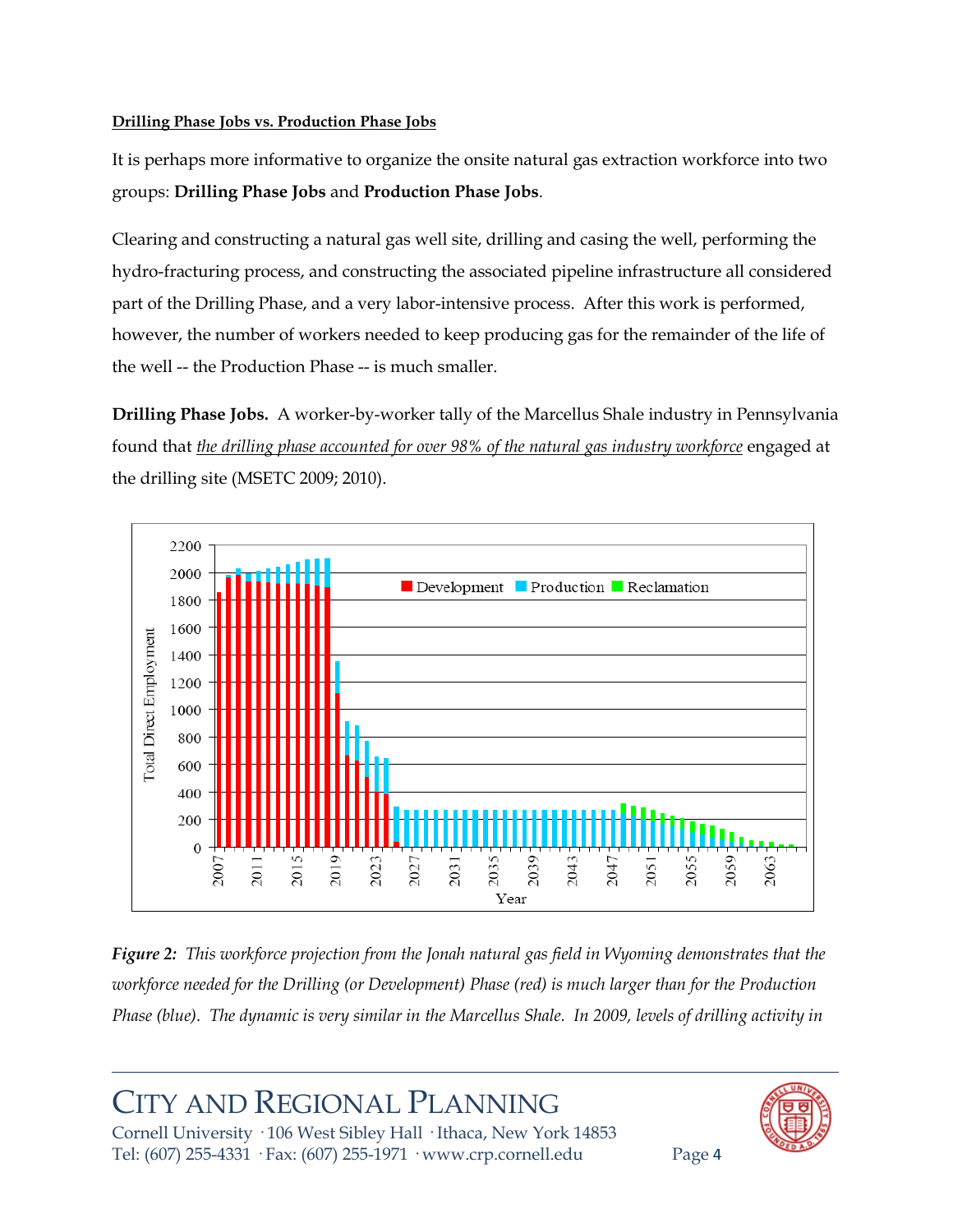*the Jonah Field collapsed, due in large part to the economic recession, showing the volatile nature of the drilling phase and the difficulty in making accurate projections (ERG 2008/Jacquet).* 

The majority of these jobs include the "roughnecks" who work on drilling rigs, excavation crews, CDL (tractor-trailer) drivers, heavy equipment operators, hydro-fracturing equipment operators, and semi-skilled general laborers.

Because most of the job opportunities occur during the drilling phase of operations, and because drilling activity in a given locale can quickly escalate or decline, natural gas employment conforms to a pattern of "Boom" and "Bust" found in other types of mining and natural resource development activity -- where the population base may expand rapidly over a number of years before shifts in commodity prices, energy company business strategies, or natural resource policies cause extraction activity to collapse, leading new residents and workers to leave the community (Jacquet 2009; Haefele and Morton 2009).

**Production Phase Jobs.** While comprising less than 5% of the total workforce, jobs associated with the Production Phase of operations (i.e. the employees of the energy company operator required to manage gas production from existing wells) -- will remain local and predictable. A 30-year production phase is the typical estimate, although the reality varies by well, location, and market conditions. These production phase jobs will be required even if drilling ceases completely. *Occupations associated with the production phase tend to be less labor intensive, more location specific, less hazardous, and more specialized than development phase occupations, while still providing excellent wages and benefits*. During the production phase, a local company office typically monitors and maintains production on all existing wells in an area. Many operators' well locations are clustered to the degree that one office location will service all wells for that company in the region. Core jobs at these locations include well operators (or "well tenders"), instrumentation technicians, pipefitting and welding technicians, production engineers, and office staff. Most of these occupations require either experience or vocational education that makes employees well suited for on-the-job training.

The MSETC studies (detailed below) have found that approximately one worker is needed to monitor and maintain 6 wells under production. If thousands of wells are drilled over time,

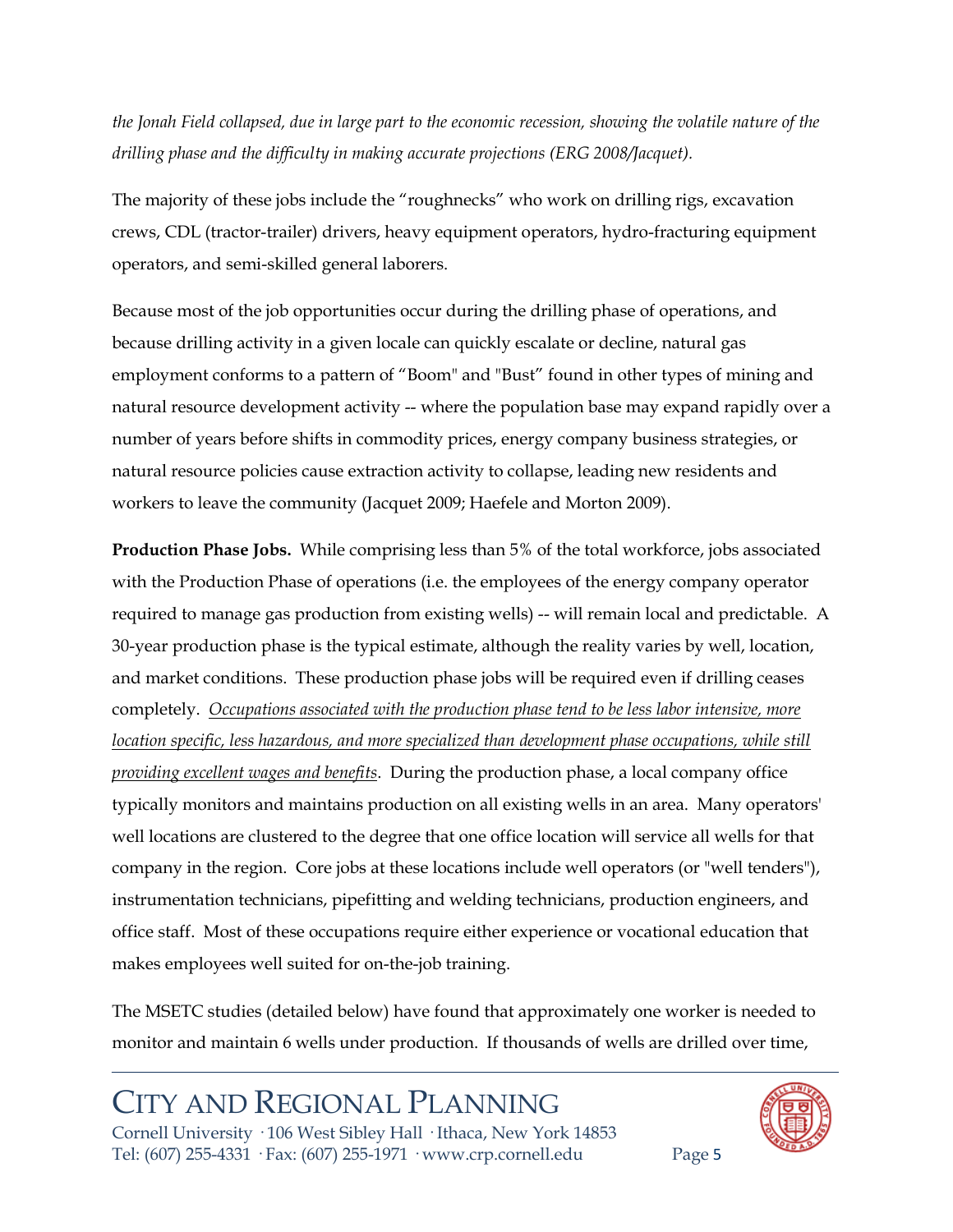that eventually adds up to a significant number of long-term local jobs, although a much smaller number of jobs than are involved in the drilling phase, (MSETC 2010).

### **Office Jobs**

A variety of administrative, accounting, public relations, and other business services are needed to support the companies performing drilling phase and production phase work, although in many cases these office-based occupations are found in regional or corporate headquarters, and are not hired in local communities where the drilling takes place. These "white-collar" office jobs in the gas industry tend to be more stable geographically than work that must be performed at a drilling location. Here, the Southwest region of Pennsylvania has an advantage over other Marcellus regions: many of the large natural gas companies have located their regional corporate offices in the greater Pittsburgh area, providing local Pittsburgh workers with opportunities to fill white-collar jobs in these offices. These regional offices constitute a "sub-hub", while the main center of long-term, highly paid employment in the industry remains concentrated at company headquarters located elsewhere, primarily in Texas.

## **The Predictions: How Many Jobs?**

As with many other natural resource-based industries, predicting the future of natural gas drilling activity can be difficult. Commodity prices, technology changes, the discovery of new plays, and other factors can suddenly change the intensity, scope, and location of development. It can quickly become advantageous for an energy company to pull gas drilling operations out of one area, move them to another part of the state, country or the world, or put them on indefinite hold. It is likely that natural gas drilling in the Northeast United States will continue for many years; however, *where*, and *when*, and *how fast*, is much harder to predict (Berman 2010).

### **NYDEC's Development Scenario**

In their Draft Supplemental Generic Environmental Impact Statement (DSGEIS), the New York State Department of Environmental Conservation (NYDEC) estimated that a maximum level of natural gas development is likely to be 500 wells per year (NYDEC 2009). NYDEC does not

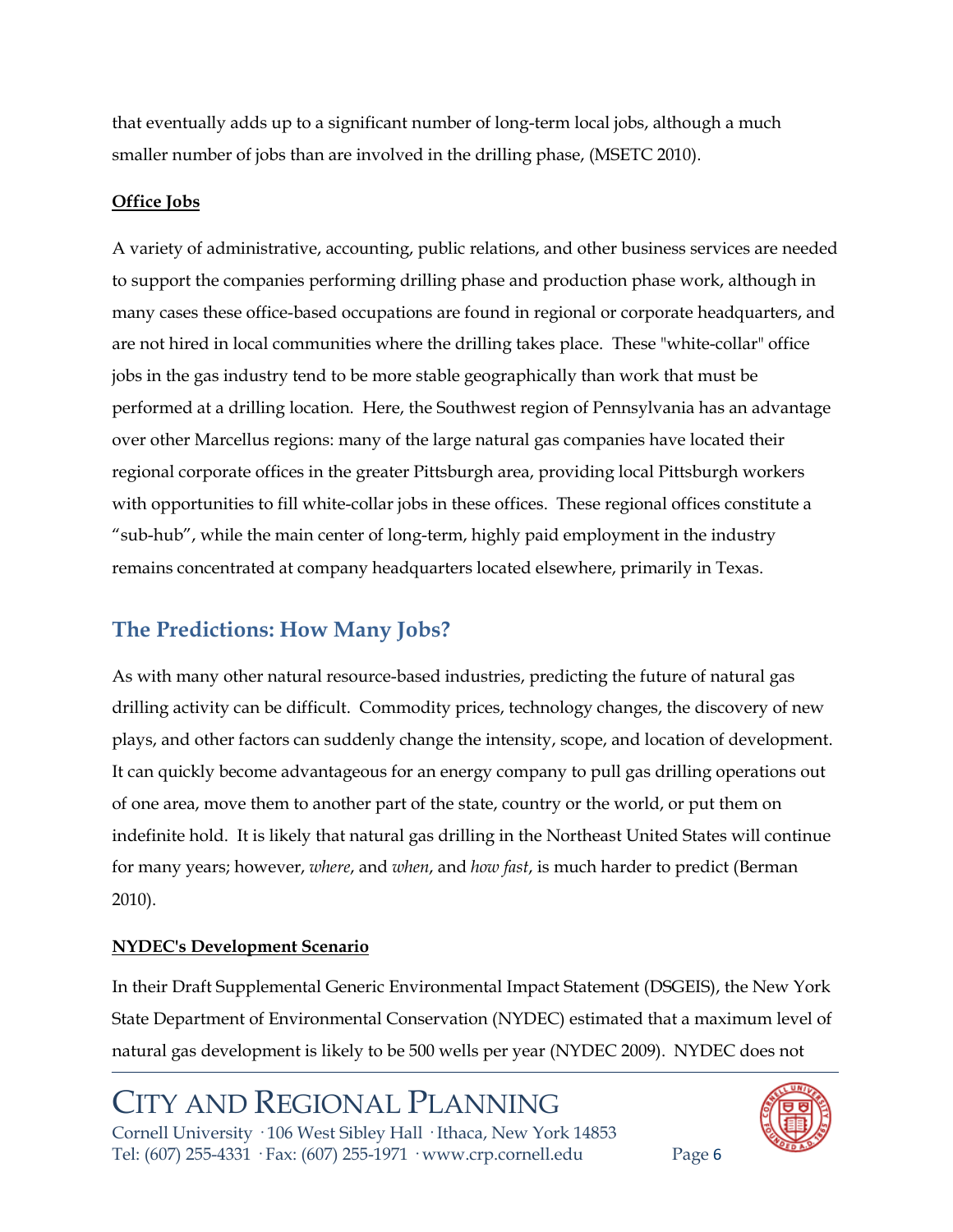describe how they arrived at that figure, and in only three Pennsylvania counties just south of the New York border (Tioga, Bradford, and Susquehanna counties), energy companies drilled 909 wells in the year 2010 (PADEP 2011).

New York is home not only to the Marcellus Shale, which is likely to be most productive in the central Southern Tier region, but also to the Utica and other gas-bearing shales, which are thought to have a high potential for future development throughout most of Upstate New York.

### **The Considine Studies of Direct, Indirect, and Induced Employment**

In the past two years, a series of studies on the economic impact of Marcellus Shale development have been commissioned by industry groups and performed by economist Tim Considine, in concert with other author-collaborators. Two of these studies (Considine et al 2009, and Considine, Watson, and Blumsack 2010) focus on Pennsylvania, but the third (Considine 2010) includes impacts on New York and West Virginia as well.

In their Pennsylvania analysis, Considine, Watson, and Blumsack (2010) found that 710 Marcellus Shale wells were drilled in Pennsylvania in 2009, and upon performing an inputoutput analysis using Impact Analysis for Planning (IMPLAN) data of the economic impact of this level of activity, they estimated that some 21,778 direct jobs would be created across all sectors, of which 2,878 would be created in the Mining Sector and 4,989 in the Construction Sector -- two industries most likely to comprise occupations related to the drilling of a natural gas well and associated activities.

In his New York analysis, Considine (2010) assumes that 314 wells will be drilled per year in New York State by 2015, which will generate 1,232 direct jobs in the Mining Sector and 2,154 direct jobs in the Construction Sector, two industrial classifications most likely to comprise the natural gas industry activity. He estimates an additional 4,810 jobs direct jobs will be created in all other sectors in New York, for a total of 8,196 direct jobs. And he estimates a further 7,532 indirect and induced jobs will result throughout all sectors.

## CITY AND REGIONAL PLANNING Cornell University · 106 West Sibley Hall · Ithaca, New York 14853

Tel: (607) 255-4331 · Fax: (607) 255-1971 · www.crp.cornell.edu Page 7

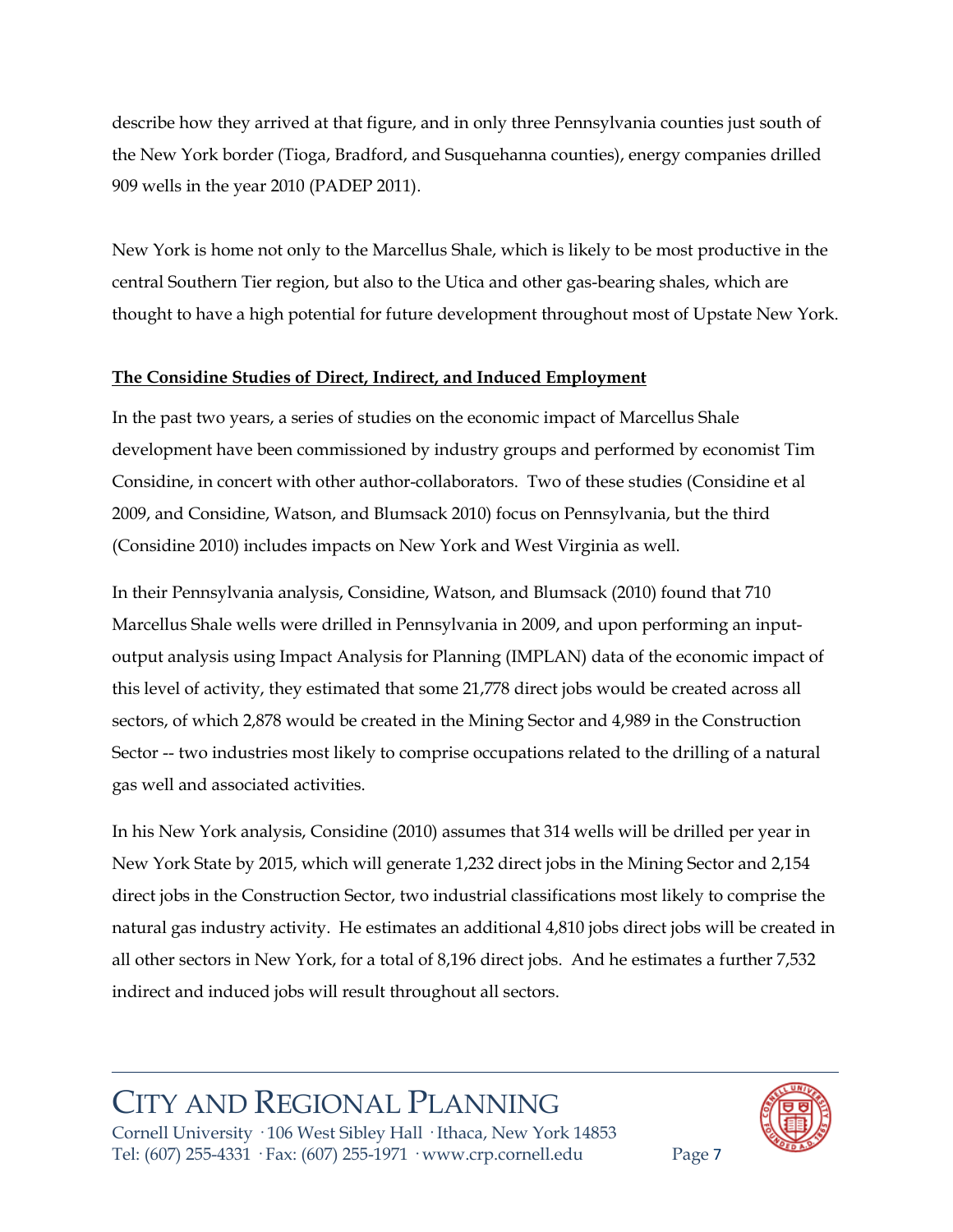The IMPLAN-based input-output model utilized by Considine assumes that most of the industrial, royalty, and wage spending that leads to job creation will occur in the area where the drilling takes place. This assumption may inflate the amount of job creation that is estimated in the model (Kay 20[1](#page-7-0)0<sup>1</sup>). In addition, the model assumes most of the jobs created will be "local" in nature. Therefore, it is unclear whether the economic model used in this study has accounted for the transient nature of much of the workforce, or the white-collar work performed at company headquarters located in other parts of the United States.

#### **The Broome County Study**

In 2009, the Broome County legislature commissioned an economic impact study from two Texas economists (Weinstein and Clower, 2010) that utilized an IMPLAN-based input-output analysis to predict the economic impact from shale gas development in Broome County, NY. The study assumed two different development scenarios: 2,000 wells are drilled in the county over a 10 year period (or approximately 200 wells per year), and 4,000 wells over ten years (or 400 wells per year). The study found that, under these two scenarios, total direct, indirect, and induced employment could be expected to reach 8,136 and 16,272 "worker person years" respectively -- the equivalent of 813 and 1,627 Full Time Equivalent jobs over the 10 year period, a number much smaller than in the Considine studies. This lower number reflects Weinstein and Clower's stated assumption that most of the employment creation would "leak" from Broome County (that is, occur outside the county), likely from a combination of out-of-town workers performing work locally and jobs that are created and performed elsewhere.

As the range in estimates indicate, it is impossible to accurately predict either the pace and scale of drilling or the number of local jobs that will be created. While the number of jobs created is significant - regardless of the methodology used - workforce development in the natural gas industry faces greater uncertainty than in many other industries.



<span id="page-7-0"></span><sup>&</sup>lt;sup>1</sup> As part of this Policy Brief Series, David Kay, an economist at Cornell University, has provided a critique of the assumptions used in these economic models.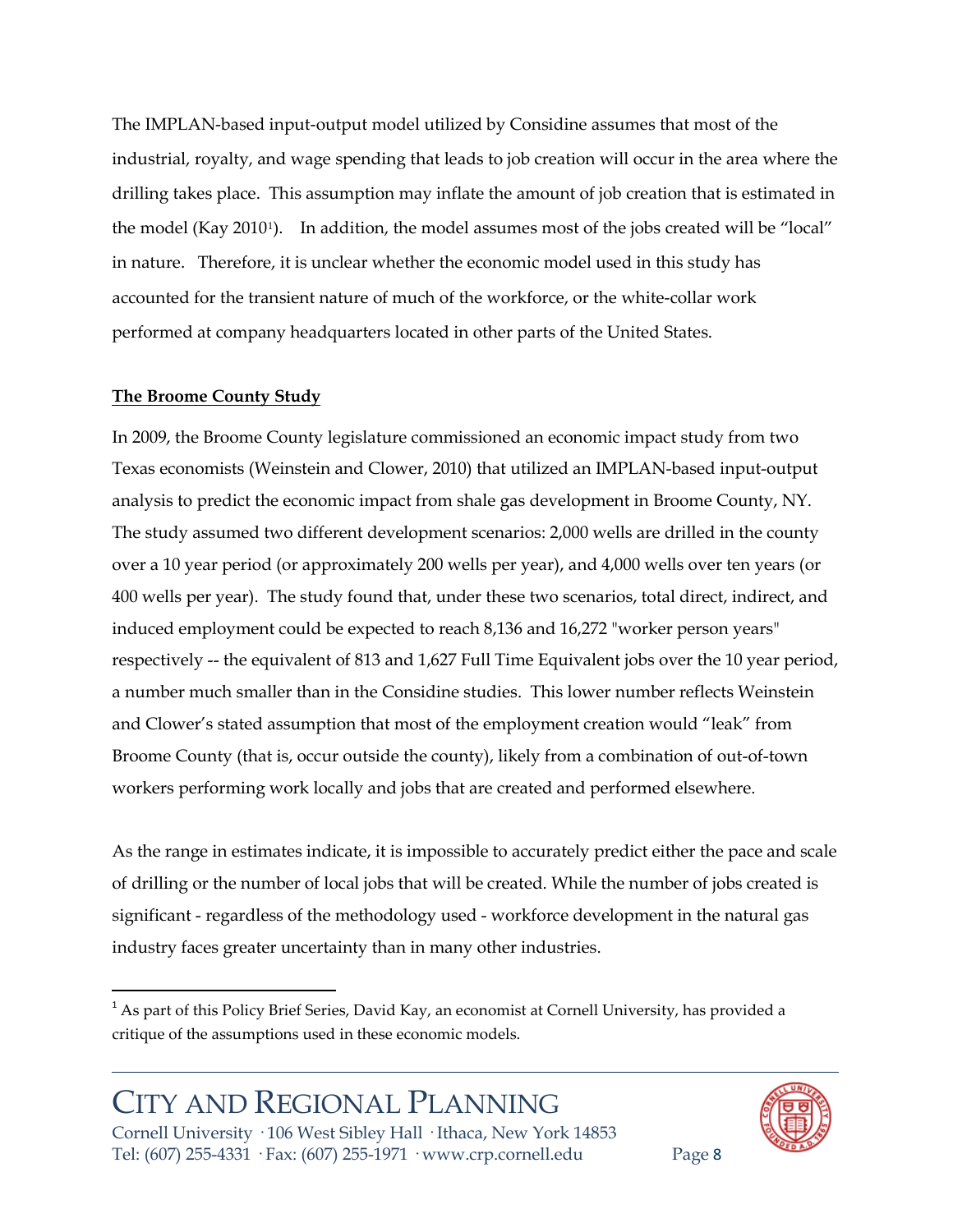### **The MSETC Assessment of Direct Jobs**

The Penn College of Technology's Marcellus Shale Education and Training Center (MSETC) has performed a number of regional workforce needs assessments focused on the Marcellus shale gas industry in Pennsylvania. Recognizing the complexity of the industry's drilling and production workforce, their method was to interview industry officials and contractors and observe operations to "hand-count" the occupations and number of direct workers needed to construct, drill, and complete a single well and move it into production. Their study found approximately 250 different occupations comprised of over 400 different individuals are required to drill a Marcellus Shale well. *However, the vast majority of these individuals and occupations are required for only a few hours or days for each well.* The number of Full Time Equivalent (FTE) workers (an FTE is equal to one worker working full time for a year) for these 410 individuals was about 13 FTE to complete a well (MSETC 2009; 2010).

Using the "maximum" amount of development predicted by the NYDEC -- 500 wells drilled in New York State per year -- this would result in the equivalent of approximately 6,500 full time jobs needed while drilling activity is occurring. It is important to note that these jobs are required only while wells are being drilled; once drilling activity stops, these jobs are no longer needed locally. Many times, drilling activity may pause, or move to another area of the play, or move to another part of the continent, forcing drilling crew workers to follow the work to a new location or find a new source of employment.

The MSETC study also found that for each well drilled the equivalent of 0.18 jobs are created to help maintain gas production for the life of the well. These jobs would be locally required for as long as the well is producing gas, a time frame that is often estimated at between 20 to 30 years, but which will vary from well to well. Since this much smaller portion of the workforce is required locally for the entire length of production, they do compound over time with each and every well drilled. For example, if 500 wells are drilled per year, 90 Production Phase jobs would be needed for a 20-30 year period; after 5 years of drilling, 450 jobs would be required for that amount of time; and so on. Over time, depending on the number of wells ultimately drilled

# CITY AND REGIONAL PLANNING

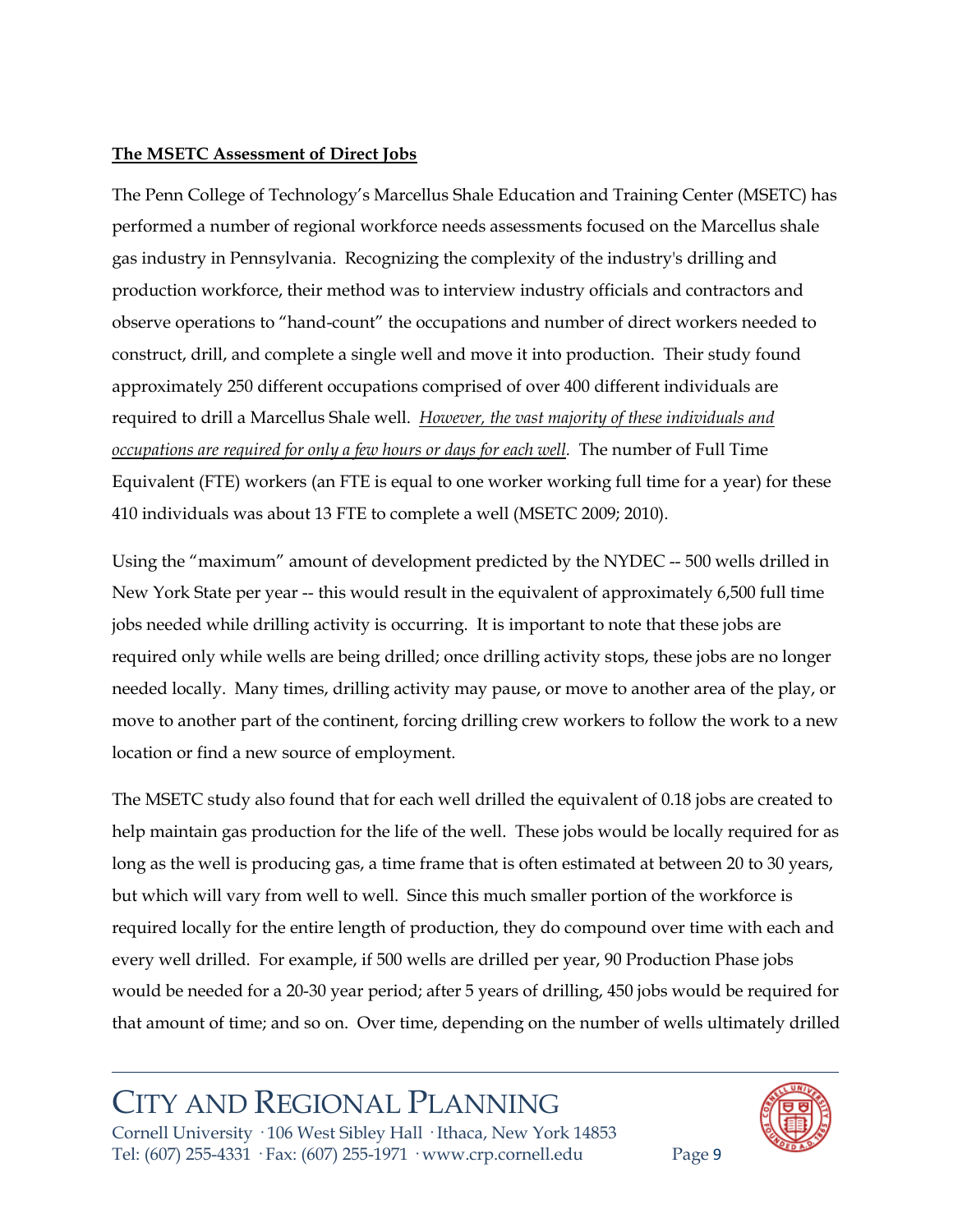in the region, jobs associated with the Production Phase can become significant source of "longterm" employment.

## **A Complex and Quickly Changing Workforce**

Even if the total amount development activity is well understood, due to the varying work locations, residencies, work schedules, contractors, subcontractors, and development intensities, natural gas workforces are difficult to estimate.

### **A Complex Workforce**

Development of the Marcellus Shale – and the workforce it requires – is significantly more industrial in nature, labor intensive, and technologically advanced than the shallow natural gas drilling traditionally carried out in New York State and Pennsylvania.

Consequently, the energy companies and contractors that perform drilling tasks are typically not local operations, but rather are national or international in scale and scope, and utilize personnel from around the country and around the world to perform these processes.

Further, the industry extensively depends on a wide array of subcontractors, each specializing in a few of the many complex tasks required, leaving the large energy firms that own the leases and the wells (typically called "operators") to perform the role of a general contractor during the drilling process. For example, the operator may contract out the services of an excavator, a drilling company, a hydro-fracturing company, and a well completion company, and in turn, each of these companies contracts out tasks such as logging, gravel, drilling supplies and services, environmental compliance, water hauling, cementing, etc.

# CITY AND REGIONAL PLANNING

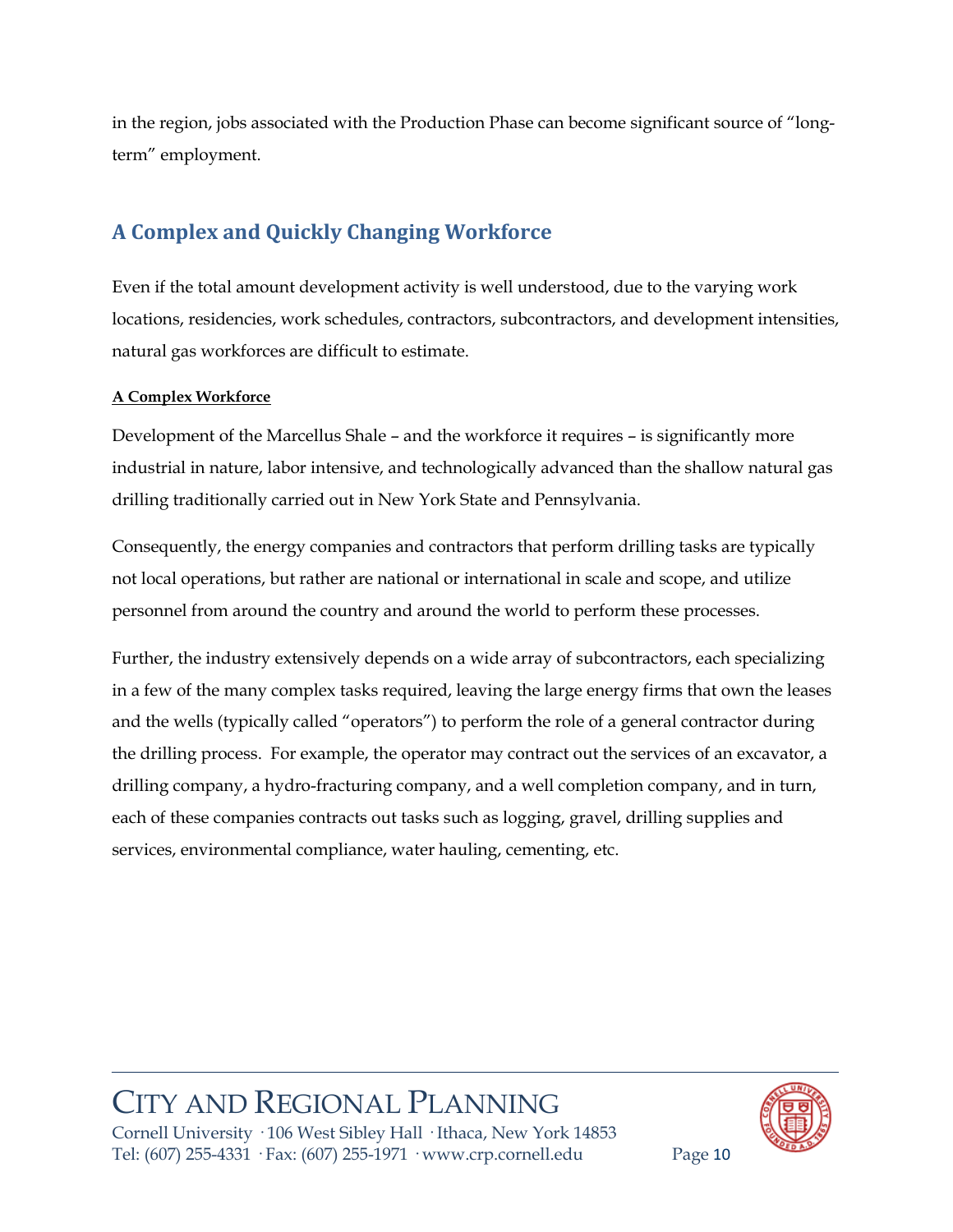

*Figure 3: An example of the main contractors and subcontractors of the natural gas operator.* 

The complicated chain of contractors and subcontractors upon which the gas industry relies means that, unlike many other types of mining operations, relatively few people are actually employed "on the ground" by the large energy firms that own the natural gas well.

This system creates a challenge, not only in accounting for a workforce that is spread across a wide array of industrial classifications and geographical areas, but also because it leaves hiring practices and training programs largely uncoordinated among the myriad contractors and subcontractors. Many companies will provide on-the-job training to their workers – either inhouse or via private training firms – but the focus of training remains largely company specific and uncoordinated among other firms.

## ITY AND REGIONAL PLANNING Cornell University · 106 West Sibley Hall · Ithaca, New York 14853



Tel: (607) 255-4331 · Fax: (607) 255-1971 · www.crp.cornell.edu Page 11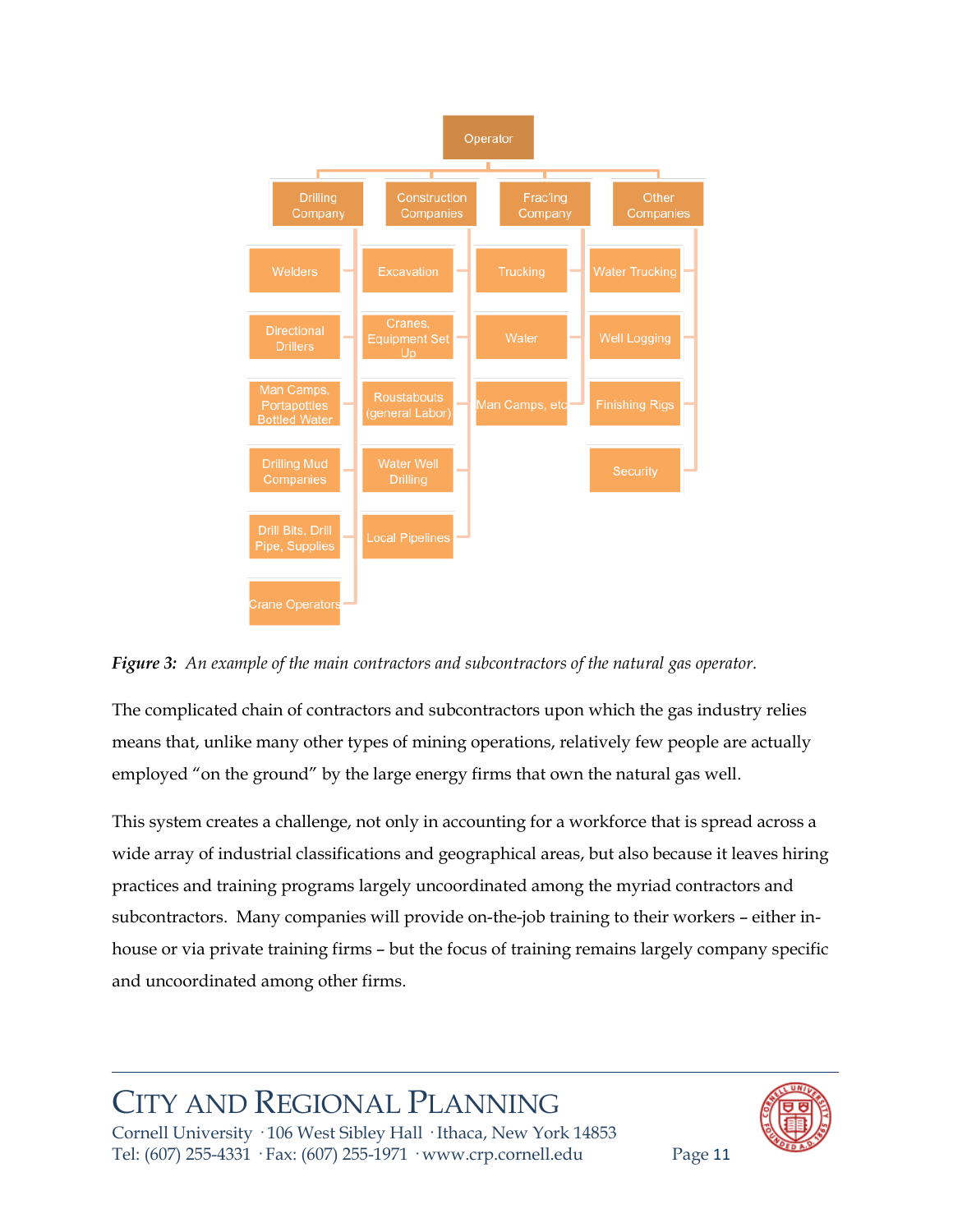### **A Quickly Changing Workforce: Locations, Schedules, and Worker Residency**

Since many natural gas industry contractors and subcontractors are accustomed to working at multiple and changing locations throughout North America or the world, and because skilled workers are often needed very quickly, it is commonplace within the natural gas industry to utilize non-local workforces. Industry veterans will typically have worked in locations throughout the United States or the world. For New York or Pennsylvania workers who become well trained in the gas industry, this means that they may eventually be forced to work elsewhere, but will likely retain strong job security if they are willing to do so.



**Shale Gas Plays, Lower 48 States** 

tion Administration based on data from various pub



Thus, the industry challenges the general definition of a "worksite", as employees supporting natural gas development often work in multiple locations within a region, and can develop hundreds of different wells and infrastructure projects. Furthermore, industry employees will sometimes work 12-hour shifts for weeks at a time, and then receive several continuous weeks of leave while an entirely new crew of workers takes their place.

# CITY AND REGIONAL PLANNING

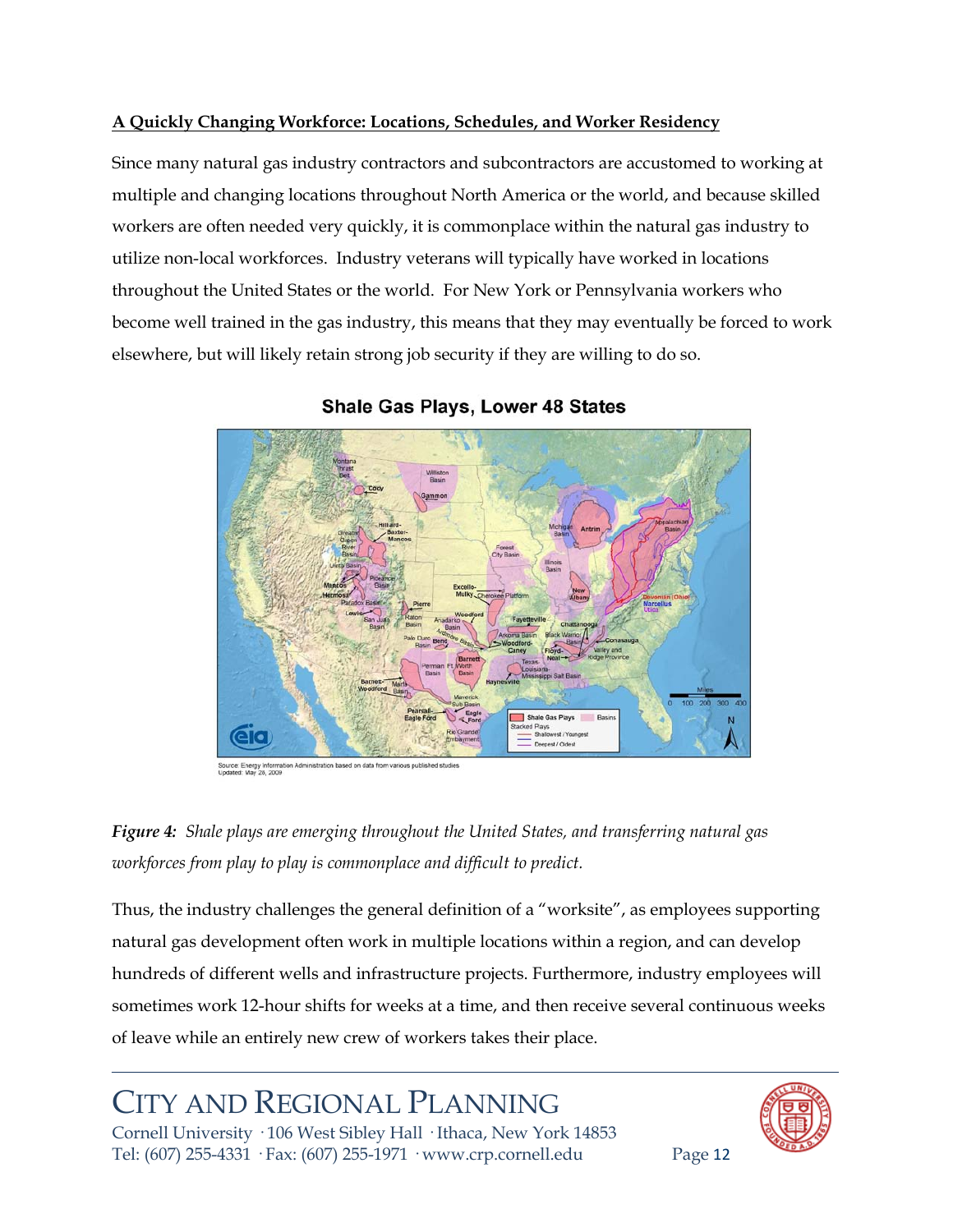The gas industry consistently battles one of the highest employee turnover problems of any industrial sector (Mallozzi 2010). Reliance on out-of-town workers can prevent local individuals from taking advantage of the high wages and benefits in gas drilling occupations, and the wages earned will leave the host community and be spent in the employee's place of permanent residence. Further, an influx of out-of-town workers can drive up costs to the community, as these workers require additional public and private community services.

However, in general, as development moves forward, the workforce will become somewhat more local to a region. Some employees will decide to fully relocate to the area. Some companies will construct regional offices. As employee turnover occurs, some employers will fill positions with locally-based workers if they are available. In Western states, employment statistics have shown natural gas industry employment increasing in local areas despite declining natural gas activity, reflecting jobs that have become more "local" to the area over time (Headwaters Economics, forthcoming 2011).

In the Marcellus Shale, the industry has thus far relied heavily on an "out-of-town" workforce that will tolerate these requirements and possesses prior experience from working in other natural gas development plays (WTAE 2010). However, in the Southwest region of Pennsylvania, where shale gas development activity has been occurring since 2004, the transition towards local workers has been underway for some time. Companies moving into that area of the Marcellus Shale initially brought an external workforce with them, but are in the process of replacing that workforce with local workers as opportunities arise. Local construction and service firms that serviced shallow gas development in the region have transformed their businesses to take advantage of work in the Marcellus Shale, although out-oftown workers still comprise a large but unknown portion of the total workforce (MSETC 2010; PSCE 2010).

## **Benefits of a Building a Local Workforce**

Over time, however, in order to reduce their workforce costs, businesses within the industry will attempt to use local employees for many drilling phase positions and most of the

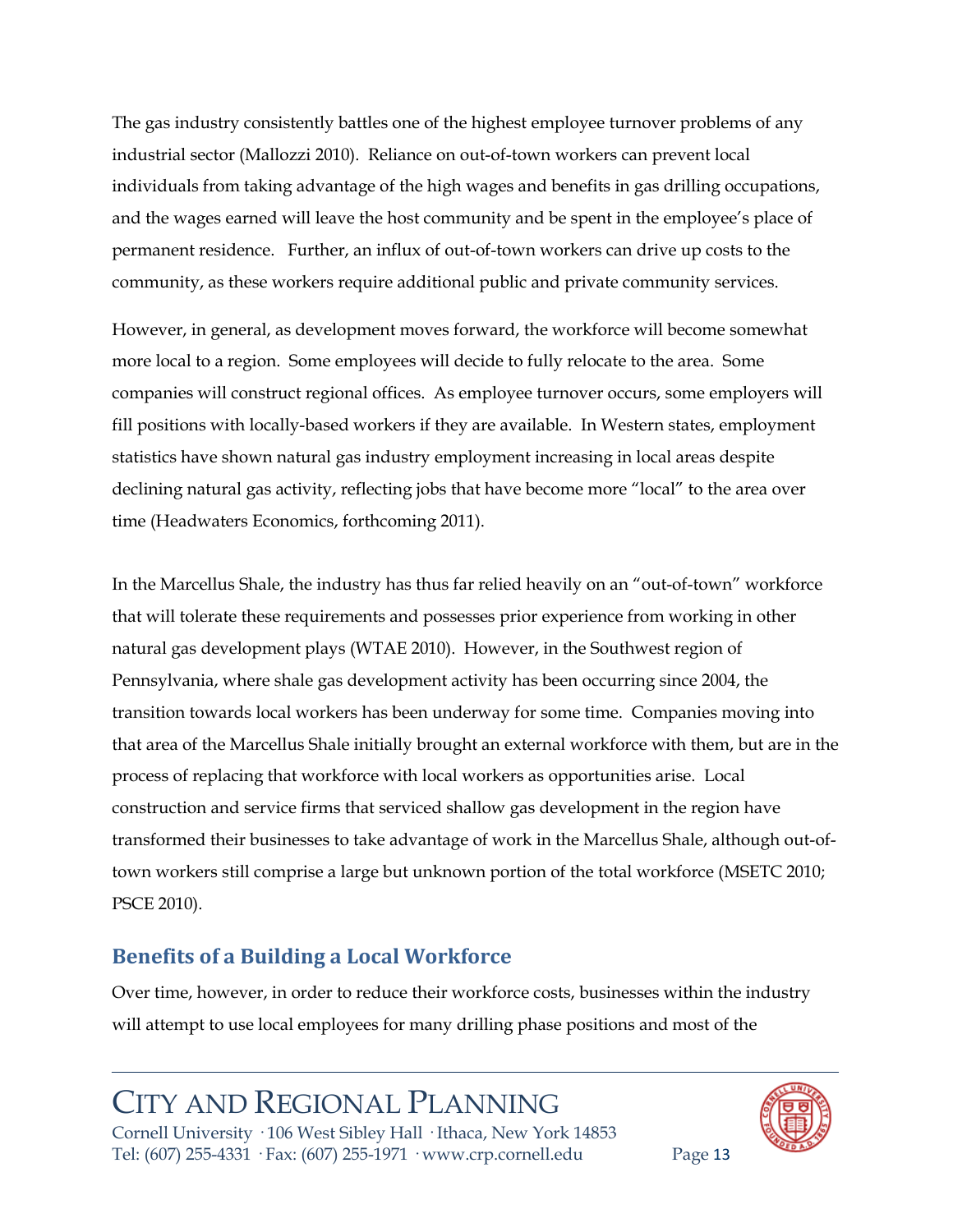production phase positions, if they are available. Local workforce training programs can serve to filter in local employees that are well suited to the industry, provide them with a basic orientation to the skills required, and steer these workers towards gas industry occupations that are safe, well-paying, and will keep them in the region for the long term.

One of the largest factors that influences the total economic impact projected by IMPLAN-based input-output studies is the extent to which wages that are earned locally *are spent locally*. Wages that are spent locally will flow through the local economy, providing economic stimulus to local businesses, in turn, creating more local jobs. This implies that capturing as many jobs as possible for long-term residents will create additional jobs, as they build homes and buy goods and services in the region.

However, the benefit from fostering a local workforce rather than an out-of-town workforce goes beyond the fact that more of their wages are spent locally. Gas development activity can produce strains on local communities as they struggle to provide housing, services, and cultural integration for the hundreds or thousands of workers that may arrive in a drilling area (Jacquet 2009). Providing workers that already have permanent housing, community ties, and are accustomed to local weather and culture can help to reduce this strain.

Local workforces benefit the industry as well. Reduced transportation costs are the most obvious, but as local workers are accustomed to the local area, they may lower rates of attrition, relocation costs, and commuting obstacles.

## **Training Opportunities**

To foster local workforces, several post-secondary educational institutions across the United States have developed training programs or certifications to meet the demand of residents wishing to enter the gas industry. While there is not yet a recognized curriculum standard for most of the drilling and production phase jobs in the industry, the majority of these programs are one-to-two year programs offering an array of introductory classes in areas such as welding, electrical work, and instrumentation, with the content specifically tailored to gas industry applications in some cases. An important component to these programs is typically a "Gas

# CITY AND REGIONAL PLANNING

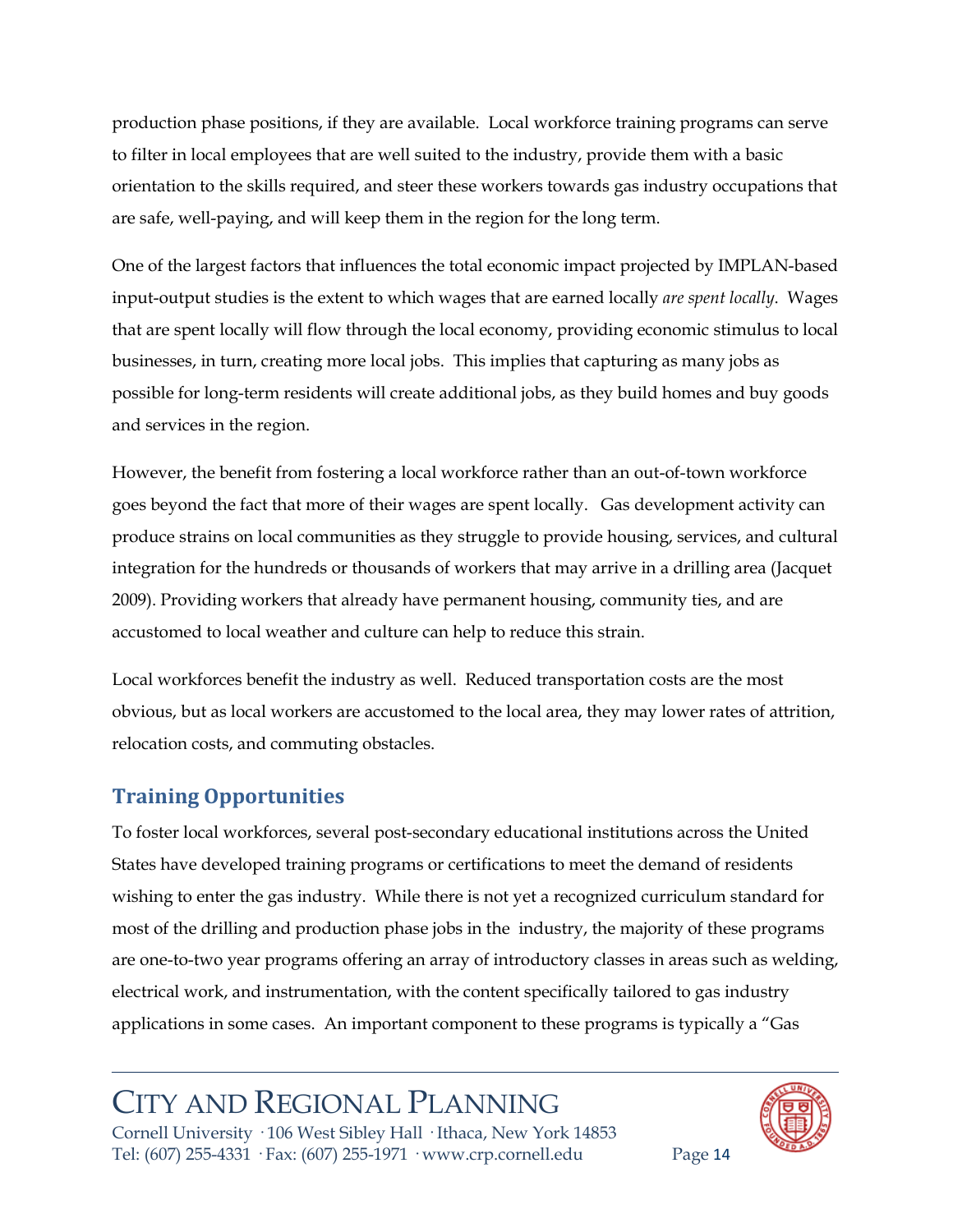Industry 101" class that introduces students to the culture, terminology, schedules, and working conditions involved in the drilling industry, and serves to screen out potential employees who find these types of work unappealing.

Marcellus ShaleNet is a Pennsylvania-wide initiative to bring together Workforce Investment Boards (WIBs), their One Stop employment centers, training providers, and industry to build a Marcellus-wide, industry-recognized, uniform training and certification program by aggregating and augmenting existing curricula, and adopting best practices as identified" (WCCC 2010). The initiative has been developed by a consortium of community and technical colleges, anchored by the Penn College of Technology in Williamsport and the Westmoreland County Community College in southwestern PA, but it also includes Broome County Community College in New York and community colleges in West Virginia. The project was recently awarded a nearly \$5 million grant from the U.S. Department of Labor (PCT 2010a).

A challenge faced by the traditional workforce development agencies in Pennsylvania and elsewhere has been differentiating the majority of agency clients looking for traditional kinds of employment from those well-fitted to work in the gas industry. Part of the ShaleNet grant involves implementing a "talent matching system" to identify well-suited individuals, and "when matches are not found, job seekers will be referred to appropriate training programs. [...] The initial focus will be on recruiting and training low-income and dislocated workers, as well as military veterans, for in-demand positions such as derrick operators; rotary drill and service unit operators; roustabouts; welding and brazing operators; and truck drivers. " (PCT 2010a)

Penn College of Technology in Williamsport has created an industry fundamentals and orientation class called "FIT 4 Natural Gas", as well as natural gas-specific classes in welding, CDL, and Safety to complement other industrial classes that are available (PCT 2010b). Penn College plans to continue expansion of class offerings, including the use of onsite rig and wellhead equipment. In roughly 2 years, Penn College has graduated about 250 students from these classes, and has reported competitive placement thus far (Brundage, 2011). Over 1,100

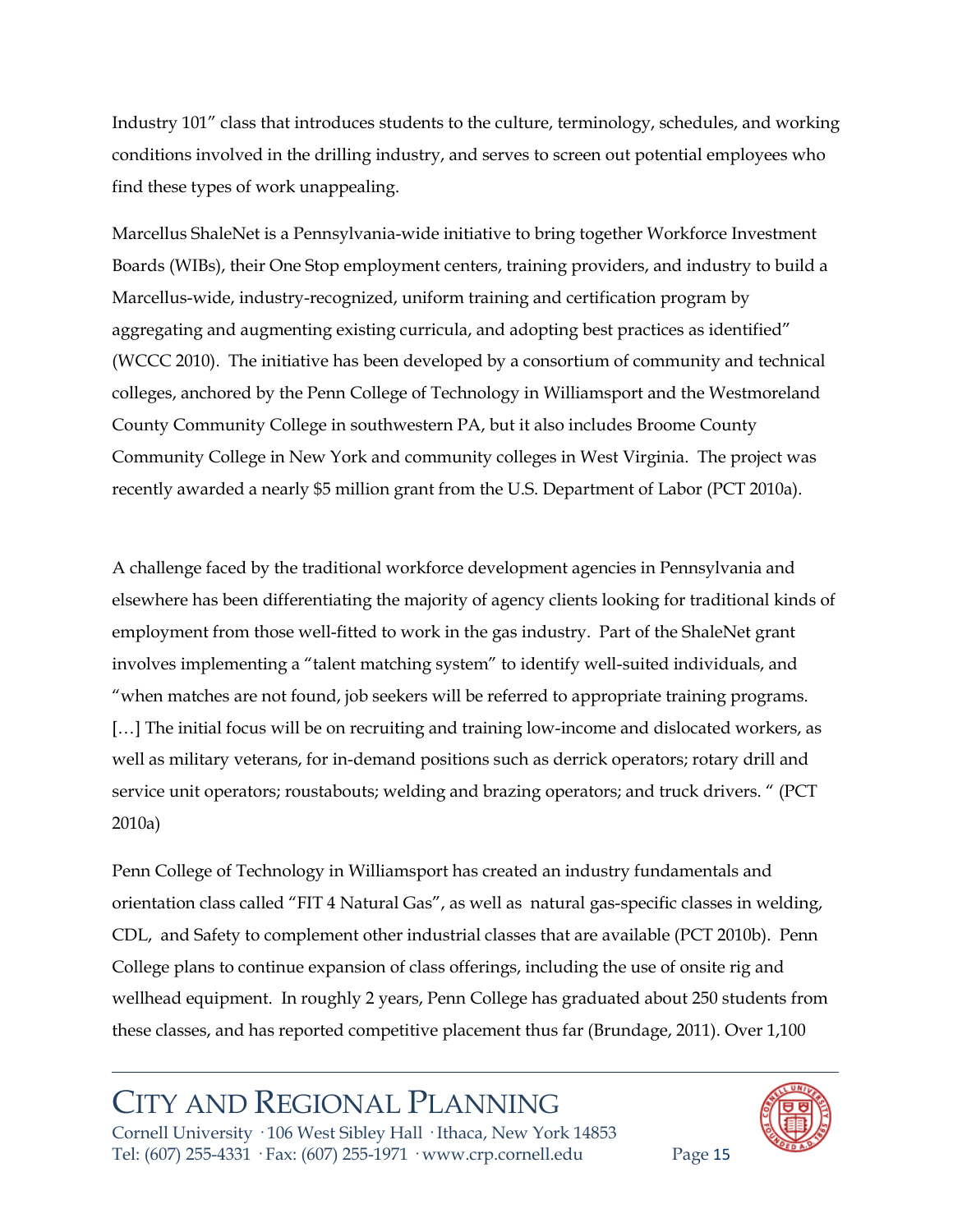students have also graduated from additional safety training, instrument and equipment certifications, and other shorter-term natural gas classes offered at Penn College.

Western Wyoming Community College located in Rock Springs, Wyoming is one example of a community college that provides a two-year certification in "Oil & Gas Technology" and "Natural Gas Compression" that is targeted toward long-term Production Phase employment in the oil and natural gas industry. The classes terminate in either an Associates Degree or oneyear certification, with a curriculum that includes electrical, instrumentation, computer information systems, and industrial safety courses among others, and four classes designed specifically for oil and gas production with internships and apprenticeship placement built into the coursework. The program has operated since 2007, graduating an average of 17 students per year. The constructed well pad facilities on campus allow students to experience the job site under actual conditions (WWCC 2010).

*Figure 5: Students perform gas well operator functions on training equipment located on the Western Wyoming Community College Campus in Rock Springs, Wyoming. [\(http://www.wwcc.wy.edu\)](http://www.wwcc.wy.edu/)*



In New York, initial steps are underway to provide natural gas focused classes at Broome County Community College (BCCC) and Corning Community Colleges (CCC). BCCC was among the consortium of institutions to receive the ShaleNet grant from the Department of Labor, while Corning Community College is investigating possible credit and non-credit curriculum.

# CITY AND REGIONAL PLANNING

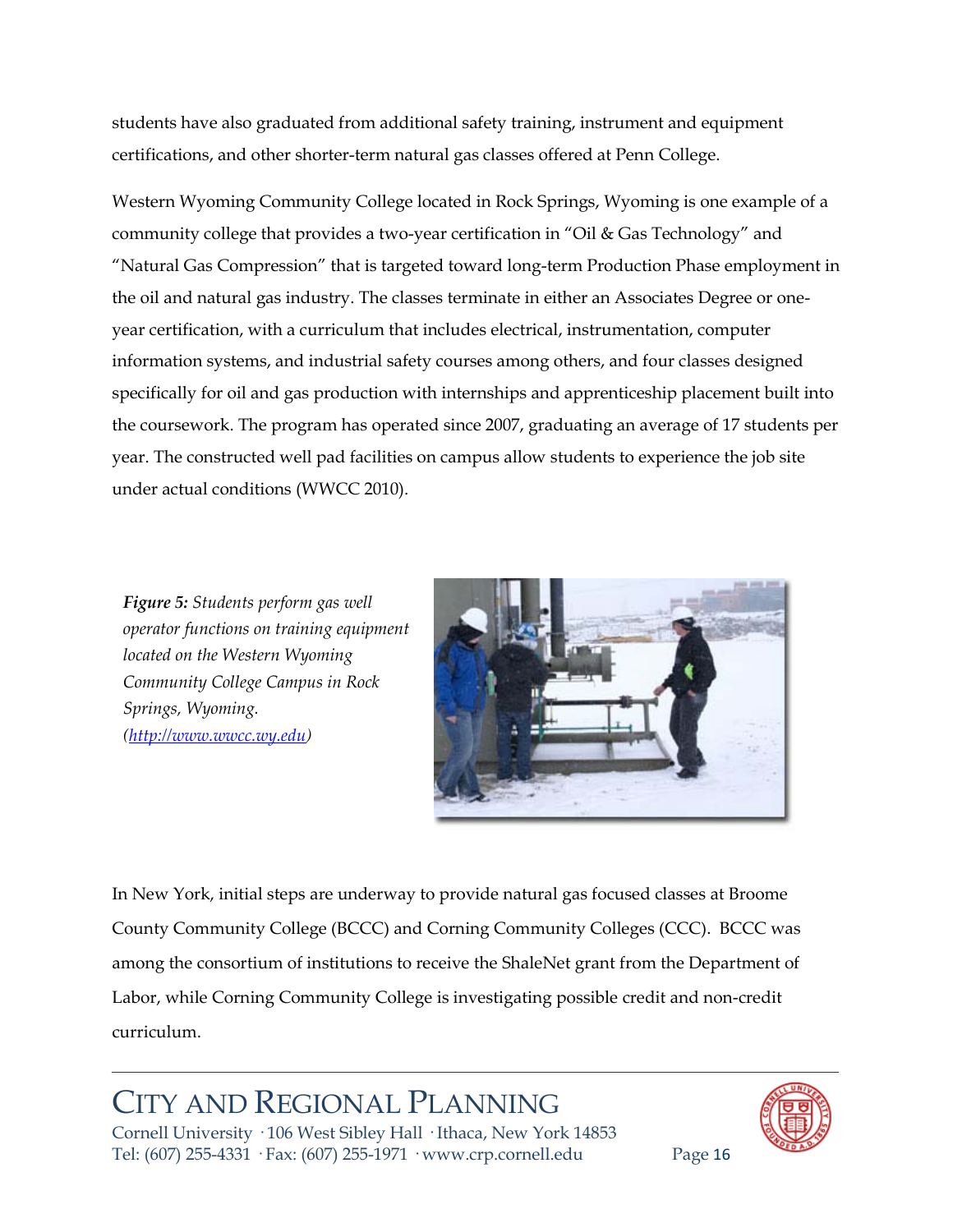### **Conclusion**

A small but significant portion of the jobs associated with natural gas drilling will be local, well paying, and long-term. Significant investments will be needed in local education institutions to provide technical and trade programs to local workers interested in these types of jobs. Examples of workforce training programs exist in other gas producing regions. They provide a basic orientation to the types of jobs available in natural gas drilling and production, the work conditions and equipment involved, and such rudimentary skills as safety practices, welding, and instrumentation. Such an orientation positions local workers as ready and "prefitted" for entry-level positions and on-the-job training provided by the gas industry.

### **References**

- Berman, Arthur E. 2010. "Shale gas—Abundance or mirage? Why the Marcellus Shale will disappoint expectations" *Energy Bulletin* October 28th, 2010.
- Brundage, Tracy 2010. Managing Director, Workforce Development and Continuing Education at Pennsylvania College of Technology. Personal Communication, March 8<sup>th</sup> 2011.
- Considine, Timothy J. 2010. *The Economic Impacts of the Marcellus Shale: Implications for New York, Pennsylvania, and West Virginia.* The American Petroleum Institute
- Considine, Timothy J., Robert Watson, and Seth Blumsack. 2010. *The Economic Impacts of the Pennsylvania Marcellus Shale Natural Gas Play: An Update*. Rep. State College, PA: Pennsylvania State University College of Earth and Mineral Sciences Department of Energy and Mineral Engineering.
- Considine, Timothy J., Robert Watson, Rebecca Entler, and Jeffrey Sparks. 2009. *An Emerging Giant: Prospects and Economic Impacts of Developing the Marcellus Shale Natural Gas Play*. Rep. State College, PA: Pennsylvania State University College of Earth and Mineral Sciences Department of Energy and Mineral Engineering,
- Haefele, Michelle and Morton, Pete 2009. "The Influence of the Pace and Scale of Energy Development on Communities: Lessons from the Natural Gas Drilling Boom in the Rocky Mountains" *Western Economics Forum* Vol 8, Number 2
- Jacquet, Jeffrey. 2006. *Sublette County Wage Study* Sublette County Community Partnership. July 2006. Available online:<http://www.sublettewyo.com/index.aspx?NID=305>
- Jacquet, Jeffrey. 2009. *Energy Boomtowns and Natural Gas: Implications for Marcellus Shale Local Governments and Rural Communities*. Working paper no. 43. State College: Northeast Regional Center for Rural Development.

# CITY AND REGIONAL PLANNING

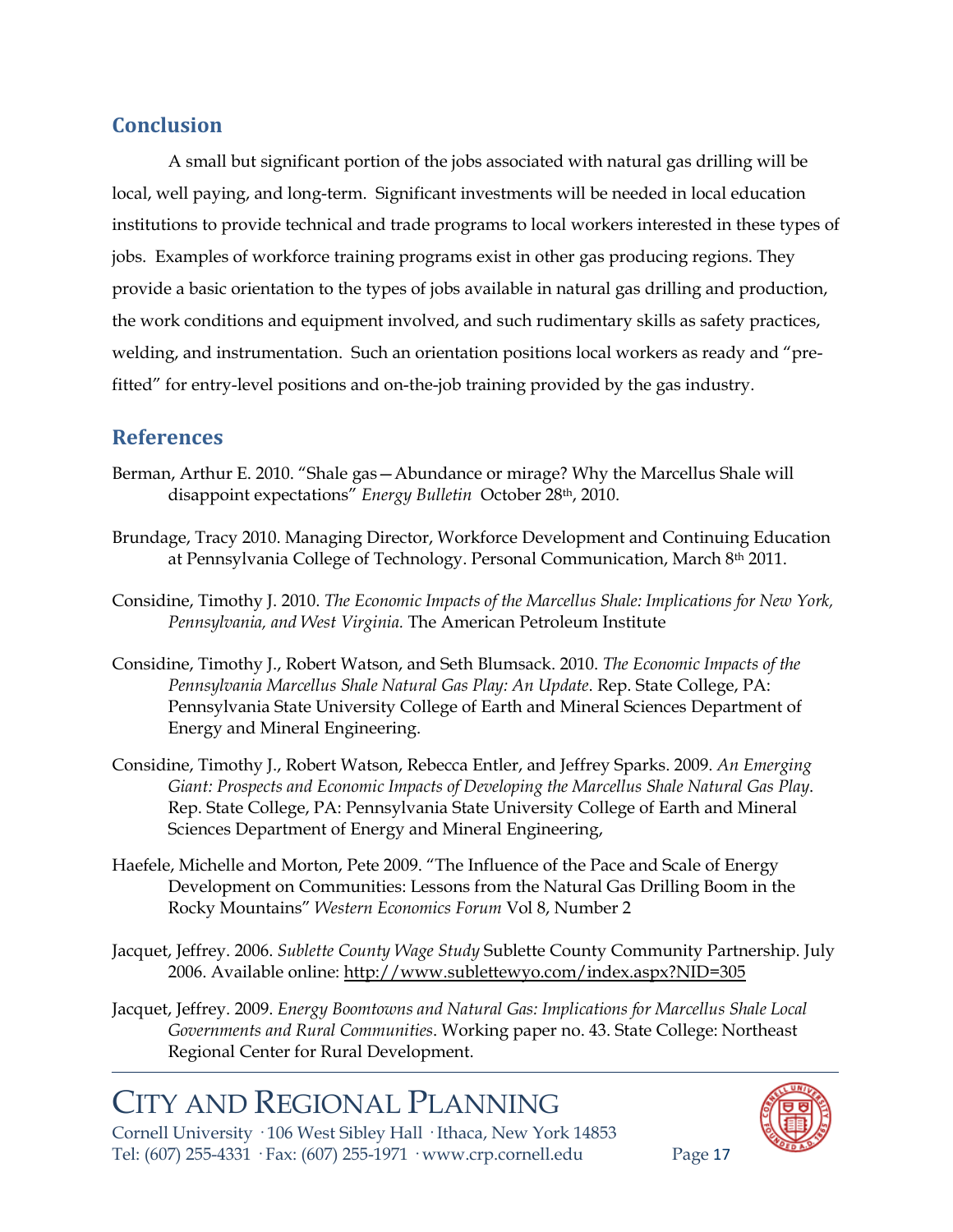- Kay, David. 2010. *The Economic Impact of Marcellus Shale Gas Drilling: What Have We Learned? What are the Limitations?* Working Paper Series: A comprehensive Economic Impact Analysis of Natural Gas Extraction in the Marcellus Shale. City and Regional Planning - Cornell University
- Mallozzi, Terry 2010. Industry making strides in addressing challenge of hiring, retaining quality workers. *Basin Oil and Gas* Issue 32. September/October 2010
- Marcellus Shale Education and Training Center (MSETC). 2009. *Marcellus Shale Workforce Needs Assessment: North-Central Pennsylvania*. Publication. Williamsport, PA: Marcellus Shale Education and Training Center.
- Marcellus Shale Education and Training Center (MSETC). 2010. *Marcellus Shale Workforce Needs Assessment: Southwest Pennsylvania*. Publication. Williamsport, PA: Marcellus Shale Education and Training Center.
- Pennsylvania Department of Environmental Protection (PADEP) 2011. 2010 Permit and Rig Activity Report. Accessed March 28th, 2011. Available Online: <http://www.dep.state.pa.us/dep/deputate/minres/oilgas/RIG10.htm>
- Penn College of Technology (PCT). 2010a. College Information and Community Relations. *Grant to Help Penn College Deliver Marcellus Shale Training*. Williamsport, PA: Penn College of Technology, 2010.
- Pennsylvania College of Technology (PCT). 2010b. *Marcellus Shale Education & Training Center.* Web. 23 Sept. 2010. <http://www.pct.edu/msetc/>.
- Penn State Cooperative Extension (PSCE) 2010. "Your Business & Marcellus Shale: Success Stories." *Webinar Presentation* Available Online: http://www.economicdevelopment.psu.edu/MarcellusBiz/
- United States Bureau of Labor Statistics (USBLS). 2010. *May 2009 National Industry-Specific Occupational Employment and Wage Estimates*
- Weinstein, Bernard L., and Terry L. Clower. 2010. *Potential Fiscal and Economic Impacts From Natural Gas Production in Broome County, New York*. Rep. Binghamton, NY: Broome County Legislature
- Westmoreland County Community College (WCCC). 2010. *Shale Net Project Abstract*. Youngwood, PA: Westmoreland County Community College.
- Western Wyoming Community College (WWCC). 2010. Webpage. <http://www.wwcc.wy.edu/> Accessed September 9th, 2010.

WTAE 2010. Marcellus Shale Players Make Promise To Pennsylvanians: Drilling Group Talks About New Principles For Safety, Protection [www.WTAE.com](http://www.wtae.com/) Posted Oct. 1<sup>st</sup>, 2010.

# CITY AND REGIONAL PLANNING